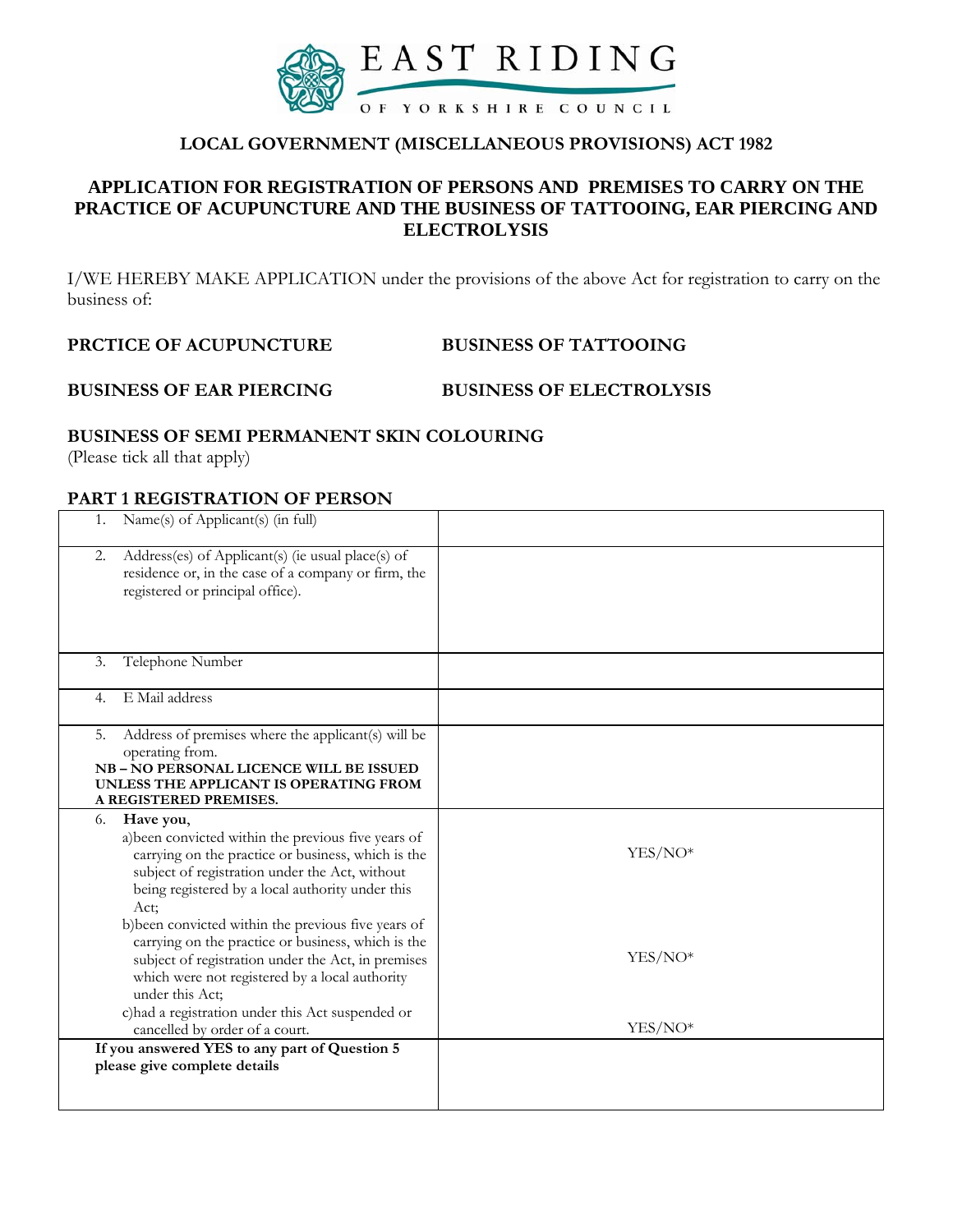| 7. Have you previously been registered with this or<br>another authority?. If YES please give full<br>details. |  |
|----------------------------------------------------------------------------------------------------------------|--|
| 1. Have You Previously Been Registered With This<br>Or Any Other Authority                                     |  |

# **PART II REGISTRATION OF PREMISES**

| 1. Address of premises required to be registered and<br>where the applicant will operate from.<br>NB-NO PERSONAL LICENCE WILL BE ISSUED<br>UNLESS THE APPLICANT IS OPERATING FROM<br>A REGISTERED PREMISES.                                |         |
|--------------------------------------------------------------------------------------------------------------------------------------------------------------------------------------------------------------------------------------------|---------|
| Telephone number of premises to be registered<br>2.                                                                                                                                                                                        |         |
| E Mail for premises if applicable<br>3.                                                                                                                                                                                                    |         |
| 4. Number and position of rooms to be used                                                                                                                                                                                                 |         |
| 5. Arrangements for cleansing of premises, fittings<br>and equipment.<br>NB Can be attached as a separate schedule                                                                                                                         |         |
| 6. Arrangements for cleansing and sterilisation of<br>instruments.<br>NB Can be attached as a separate schedule                                                                                                                            |         |
| 7. Have you previously registered any premises in this<br>respect in any other district? If so, which?                                                                                                                                     | YES/NO  |
| Have you,<br>8.<br>a) been convicted within the previous five years of<br>carrying on the practice or business, which is the<br>subject of registration under the Act, without<br>being registered by a local authority under this<br>Act: | YES/NO* |
| b) been convicted within the previous five years of<br>carrying on the practice or business, which is the<br>subject of registration under the Act, in premises<br>which were not registered by a local authority<br>under this Act;       | YES/NO* |
| c) had a registration under this Act suspended or<br>cancelled by order of a court.                                                                                                                                                        | YES/NO* |

#### **Premise Application Fee enclosed**

## **And/or Person Application Fee enclosed**

**NB: Details of the appropriate fees are available on the East Riding of Yorkshire Council's website.** 

(Please tick all that apply)

# **I Declare That The Above Is True, And Undertake To Inform The Council Immediately Of Any Change In These Particulars.**

| Simpler | on behalf |
|---------|-----------|
|         |           |

Date ………………………………………………..